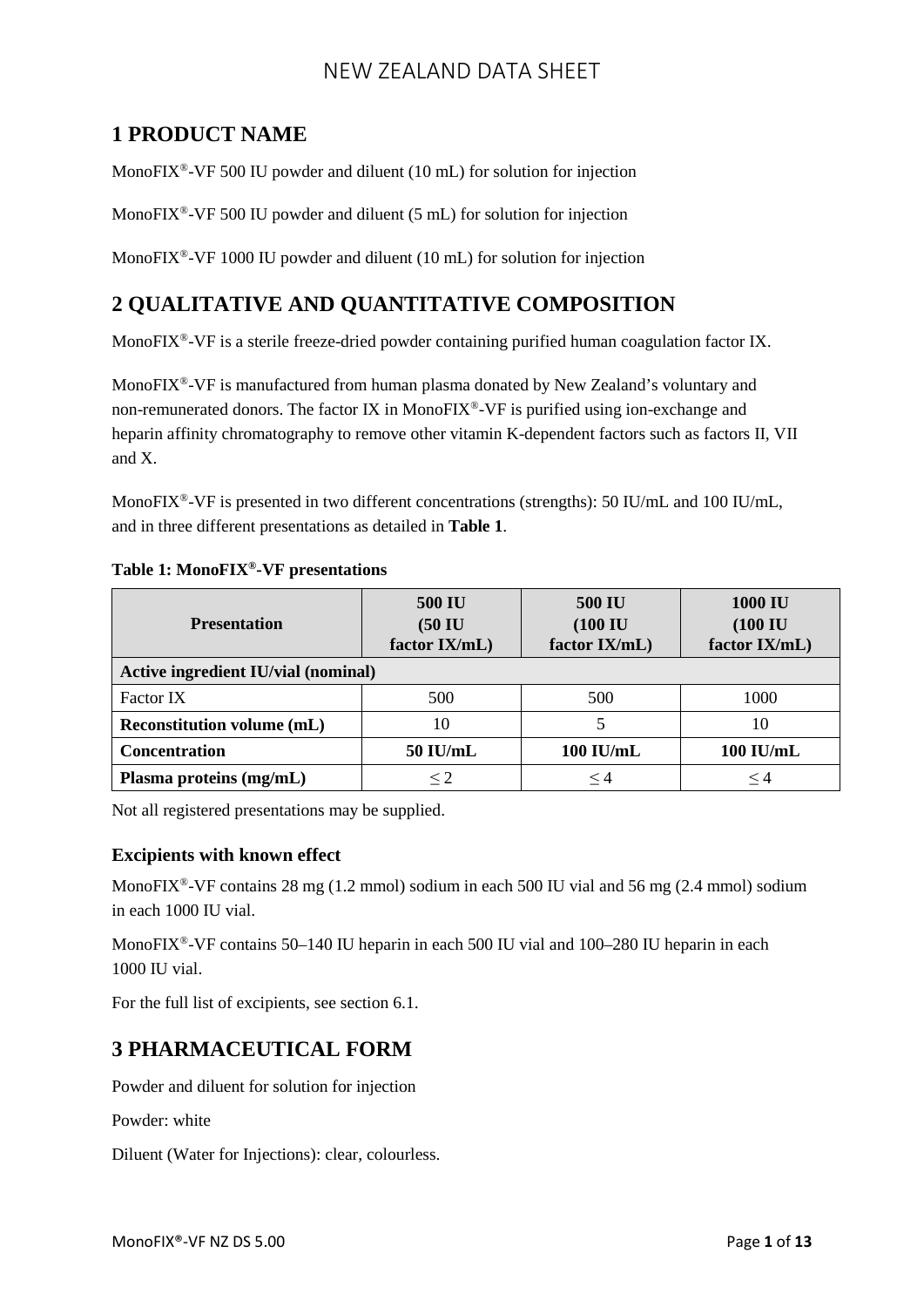# **4 CLINICAL PARTICULARS**

### **4.1 Therapeutic indications**

MonoFIX<sup>®</sup>-VF is indicated for the treatment of haemorrhages, for use in surgery, and as prophylaxis in patients with haemophilia B. MonoFIX®-VF is not indicated for the treatment of factor II, VII or X deficiencies because it does not contain therapeutic levels of these coagulation factors. MonoFIX®-VF is not indicated for the treatment of haemophilia A patients with factor VIII inhibitors.

## **4.2 Dose and method of administration**

#### **Dose**

The dosage recommendations in **Table 2** are a general guideline for therapy. The exact loading and maintenance doses and dosing intervals should be based on the patient's clinical condition and response to therapy. Laboratory tests should be performed to ensure that the desired plasma factor IX concentrations are achieved.

| <b>Indication</b>                                       | <b>Desired plasma</b><br>concentration of<br>factor IX (IU/dL) | Dose (IU/kg)        | <b>Frequency of</b><br>dosing (per day) | <b>Duration of</b><br>treatment<br>(days) |
|---------------------------------------------------------|----------------------------------------------------------------|---------------------|-----------------------------------------|-------------------------------------------|
| Minor haemorrhage                                       | $20 \text{ to } 30$                                            | 20 to 30            |                                         | $1$ to $2$                                |
| Moderate to severe<br>haemorrhage<br>e.g. haemarthroses | $30 \text{ to } 50$                                            | $30 \text{ to } 50$ | $1$ to $2$                              | $1 \text{ to } 5$                         |
| Minor surgery <sup>a</sup> :                            |                                                                |                     |                                         |                                           |
| Loading dose                                            | $40 \text{ to } 60$                                            | $40 \text{ to } 60$ |                                         |                                           |
| Maintenance <sup>b</sup>                                | $20 \text{ to } 50$                                            | $15$ to $40$        | 1 to $2^c$                              | 7 to 10                                   |
| Major surgery:                                          |                                                                |                     |                                         |                                           |
| Loading dose                                            | 70 to 100                                                      | 70 to 100           |                                         |                                           |
| Maintenance                                             | 20 to 90                                                       | 20 to 90            | 1 to $2^c$                              | $10 \text{ to } 12$                       |
| Prophylaxis*                                            | 1 (trough)                                                     | 25 to 40            | twice weekly                            | continuous                                |

|  | <b>Table 2: Dosage guidelines</b> |  |
|--|-----------------------------------|--|
|  |                                   |  |

<sup>a</sup> Includes dental extraction.

<sup>b</sup> Initially (days 1 to 3) aim for levels at the higher end of this range. Gradually reduce to lower level during subsequent days.

<sup>c</sup> Continuous infusion, administered after an initial bolus infusion, may be used as an alternative to maintain desired factor IX plasma levels.

\* This refers to prophylaxis in children according to the protocol developed in Sweden by Nilsson's group.

### **Paediatric population**

The use of MonoFIX®**-**VF in the paediatric population has not been established in appropriate studies.

#### **Continuous infusion**

Limited clinical data exists on the use of MonoFIX<sup>®</sup>-VF administered by continuous infusion. Based on a 24 hour stability study conducted in the laboratory, it is suggested that this method may be suitable for covering surgical procedures. The product required should be reconstituted to the same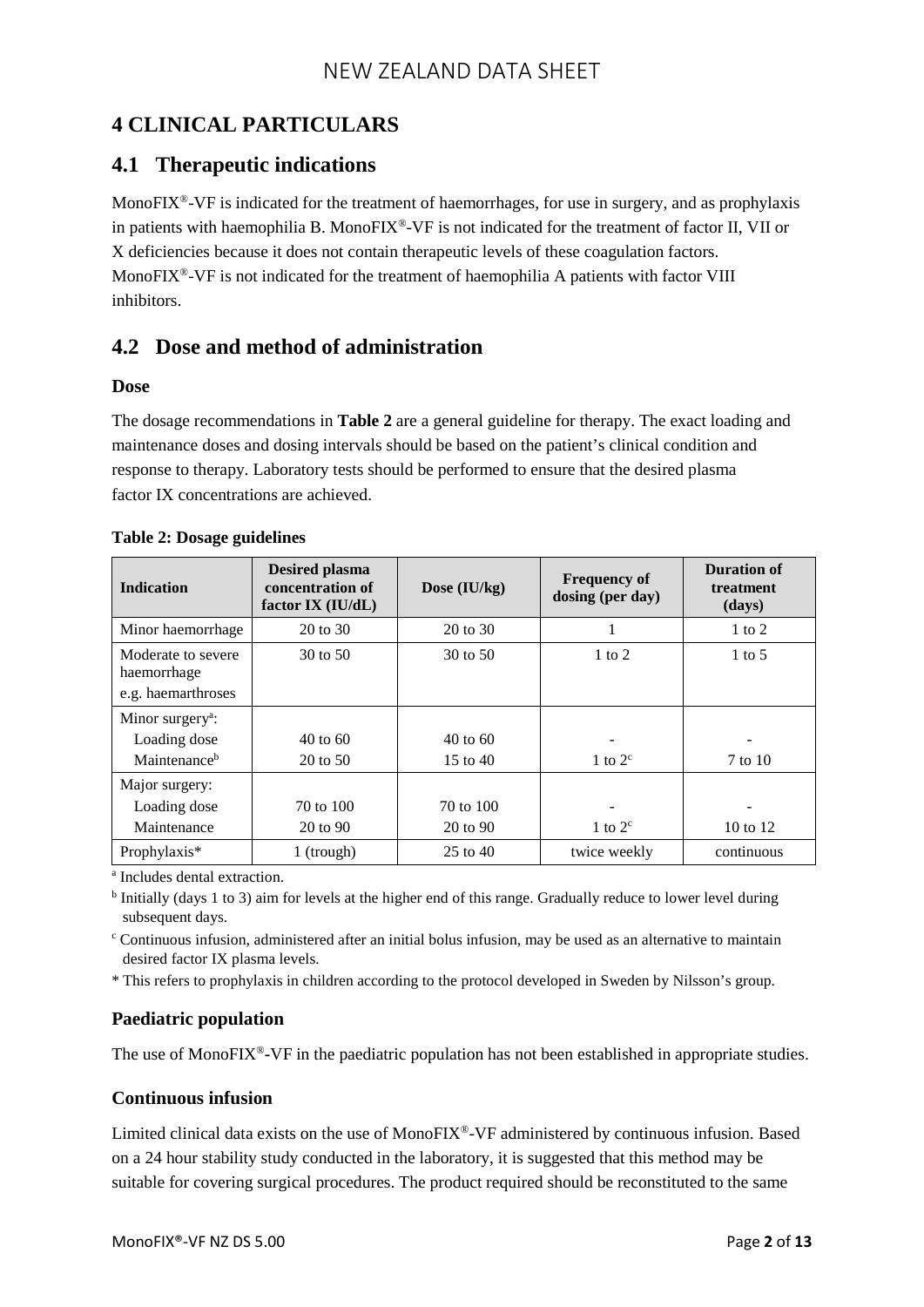volume and in the same diluent as for bolus infusion, and infused using an infusion pump suitable for this volume. Reconstitution should be done under aseptic conditions, and sterile integrity of the delivery device should be maintained.

#### **Monitoring**

It is recommended that plasma factor IX concentrations be monitored during treatment for more severe haemorrhage. Monitoring of plasma factor IX concentrations is also recommended for patients undergoing surgery.

#### **Method of administration**

For instructions on reconstitution of the medicine before administration, see section 6.6.

- 1. With the reconstituted MonoFIX<sup>®</sup>-VF vial upright, attach a plastic disposable syringe to the Mix2Vial<sup>™</sup> (transparent plastic part). Invert the system and draw the reconstituted MonoFIX<sup>®</sup>-VF into the syringe by pulling the plunger back slowly. One large syringe may be used to pool several vials of reconstituted MonoFIX®-VF.
- 2. Once the MonoFIX<sup>®</sup>-VF has been transferred into the syringe, firmly hold the barrel of the syringe (keeping the syringe plunger facing down) and detach the Mix2Vial<sup>™</sup> from the syringe. Discard the Mix2Vial<sup>™</sup> (transparent plastic part) and empty MonoFIX<sup>®</sup>-VF vial in an appropriate waste container. Fit the syringe to a suitable injection needle to administer the reconstituted MonoFIX<sup>®</sup>-VF. Do not use the Mix2Vial<sup>™</sup> for injection.
- 3. Give the dose slowly (approximately 3 mL per minute or as tolerated by the patient) by the intravenous route. Slow the rate of infusion or stop the infusion if any sign of intolerance is recognised. When the contents of more than one vial are to be given, it will be convenient to pool the total amount prior to administration in a large syringe or sterile bag. This must be done aseptically.
- 4. To reduce microbiological hazard, use as soon as practicable after reconstitution/preparation. The solution must not be stored and, unless reconstitution has been done under aseptic conditions and sterile integrity of the delivery device has been maintained, infusion should be completed within three hours of reconstitution in the case of routine use. For use in surgery, the conditions described under **Continuous infusion** can apply. Any unused portion remaining in the vial must be discarded appropriately.
- 5. The solution must not be added or mixed with any other fluids to be given, including whole blood.

### **4.3 Contraindications**

MonoFIX<sup>®</sup>-VF is contraindicated in patients with a known hypersensitivity to factor IX concentrates or any of the excipients in MonoFIX®-VF.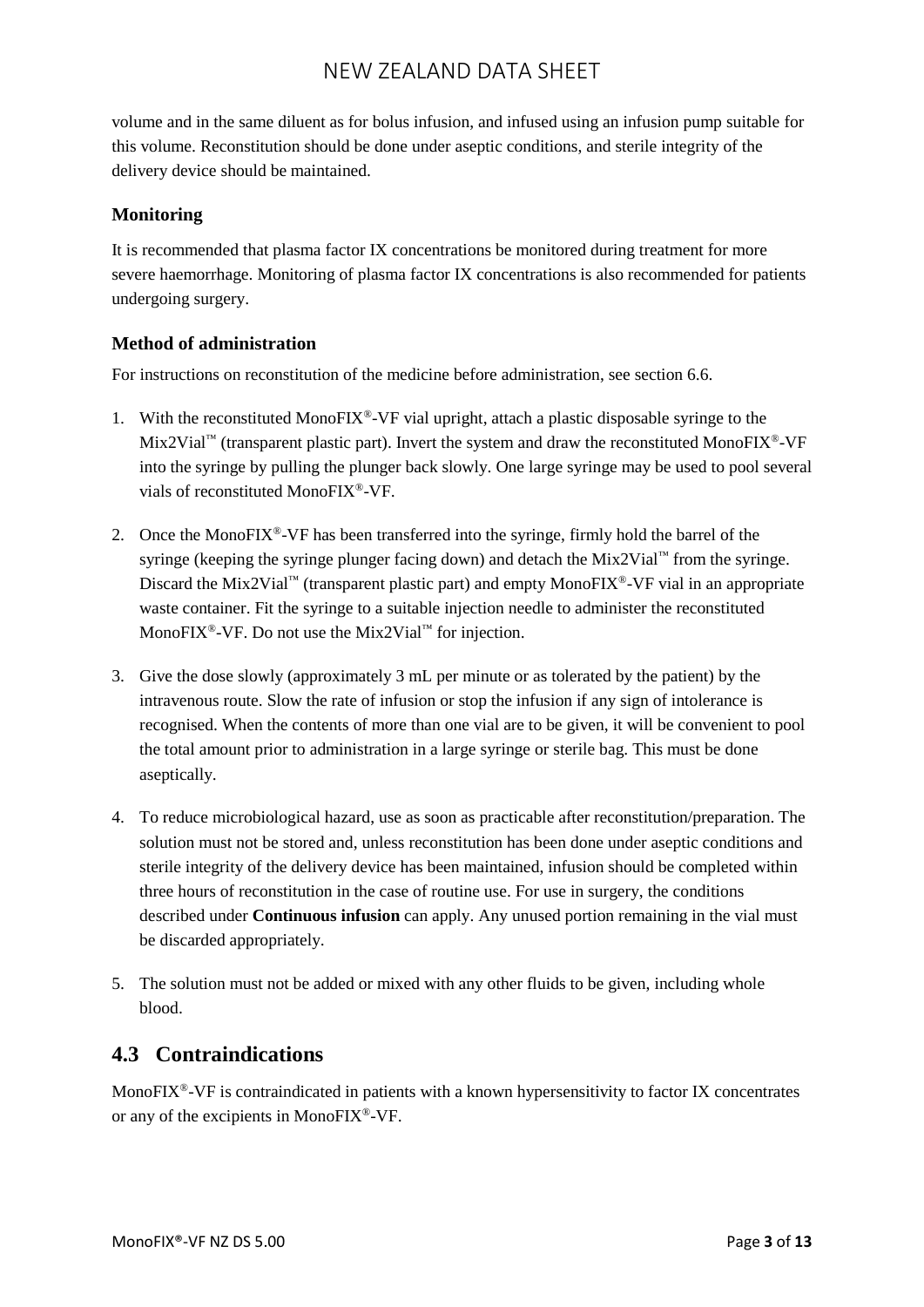### **4.4 Special warnings and precautions for use**

MonoFIX<sup>®</sup>-VF should be used with caution in patients with a previous or known severe allergy to factor IX concentrates.

High doses of PCCs have been associated with disseminated intravascular coagulation (DIC). Although MonoFIX®-VF contains purified factor IX, the potential risk of thrombosis and DIC should be recognised. The use of products containing factor IX could be hazardous in patients with a history of fibrinolysis, myocardial infarction, DIC or liver disease.

The reported prevalence for the formation of neutralising antibodies (inhibitors) in patients receiving plasma derived factor IX is approximately 4%. Patients should be monitored for the development of factor IX inhibitors. If the expected factor IX activity plasma levels are not attained, or if bleeding is not controlled with an appropriate dose, an assay should be performed to determine if a factor IX inhibitor is present. In patients with high levels of inhibitor, factor IX replacement therapy may not be effective and other therapeutic options should be considered. Management of such patients should be directed by physicians with experience in the care of patients with haemophilia.

There has been no clinical experience with MonoFIX®-VF with respect to inhibitor development in previously untreated patients.

#### **Pathogen safety**

This product is made from human plasma. Products made from human plasma may contain infectious agents, such as viruses and theoretically Creutzfeldt-Jakob Disease (CJD) agents, that can cause disease. The risk that such products will transmit an infectious agent has been reduced by screening plasma donors for prior exposure to certain infectious agents and by testing for the presence of certain viral markers.

In addition, the manufacturing process of MonoFIX®-VF includes solvent detergent (tributyl phosphate and polysorbate 80) treatment and nanofiltration as dedicated virus inactivation and removal steps to reduce the possibility of virus transmission, particularly of hepatitis A virus.

The current procedures applied in the manufacture of this product are effective against enveloped viruses such as human immunodeficiency virus (HIV), hepatitis B (HBV) and hepatitis C (HCV) viruses, and the non-enveloped virus hepatitis A (HAV). They are also known to have some effect on the removal of the non-enveloped virus, parvovirus B19.

Despite these measures, such products may still potentially transmit disease. There is also the possibility that other known or unknown infectious agents may be present in such products.

Vaccination for patients in receipt of medicinal products from human plasma should be considered where appropriate.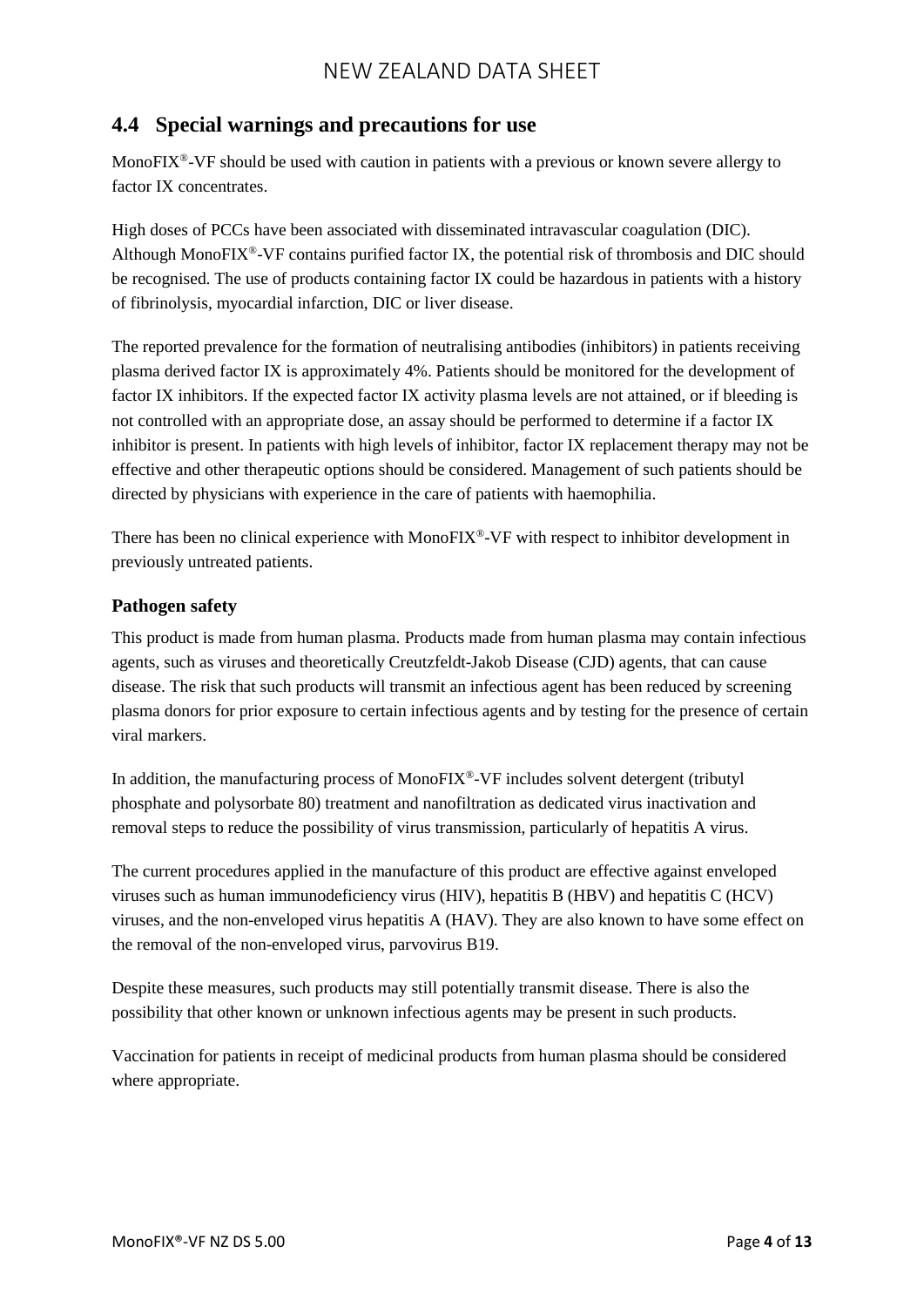#### **Check the following before use**

Prior to using MonoFIX®-VF for the first time, the hepatitis A and hepatitis B antibody status of recipients should be tested. Immunisation with hepatitis A and hepatitis B vaccine is recommended for patients with no antibodies to these viruses.

MonoFIX®-VF contains 50–140 IU heparin sodium in each 500 IU vial and 100–280 IU in each 1000 IU vial. Heparin is known to cause thrombocytopenia and this possibility should be considered if thrombocytopenia develops during treatment. Consideration should be given to the clinical effect of heparin if high doses of MonoFIX®-VF are required.

MonoFIX®-VF 500 IU contains 28 mg sodium per vial, equivalent to 1.4% of the WHO recommended maximum daily intake of 2 g sodium for an adult.

MonoFIX<sup>®</sup>-VF 1000 IU contains 56 mg sodium per vial, equivalent to 2.8% of the WHO recommended maximum daily intake of 2 g sodium for an adult.

#### **Paediatric population**

The use of MonoFIX®**-**VF in the paediatric population has not been established in appropriate studies.

#### **Use in the elderly**

The use of MonoFIX®**-**VF in the elderly population has not been established in appropriate studies.

#### **Effects on laboratory tests**

MonoFIX<sup>®</sup>-VF is formulated with heparin sodium and antithrombin III. Therefore, the results of coagulation tests should be interpreted with care.

### **4.5 Interaction with other medicines and other forms of interaction**

The interaction of MonoFIX<sup>®</sup> VF with other medicines has not been established in appropriate studies.

### **4.6 Fertility, pregnancy and lactation**

#### **Fertility**

The potential reproductive effect of MonoFIX<sup>®</sup>-VF has not been established in appropriate studies.

#### **Pregnancy or lactation**

Pregnancy Category C. MonoFIX®**-**VF contains heparin sodium. An increased incidence of foetal loss and prematurity may be associated with heparin-induced maternal haemorrhage. The use of MonoFIX<sup>®</sup>-VF during human pregnancy or lactation has not been established in appropriate studies.

### **4.7 Effects on ability to drive and use machines**

MonoFIX®**-**VF has no known influence on the ability to drive and usemachines.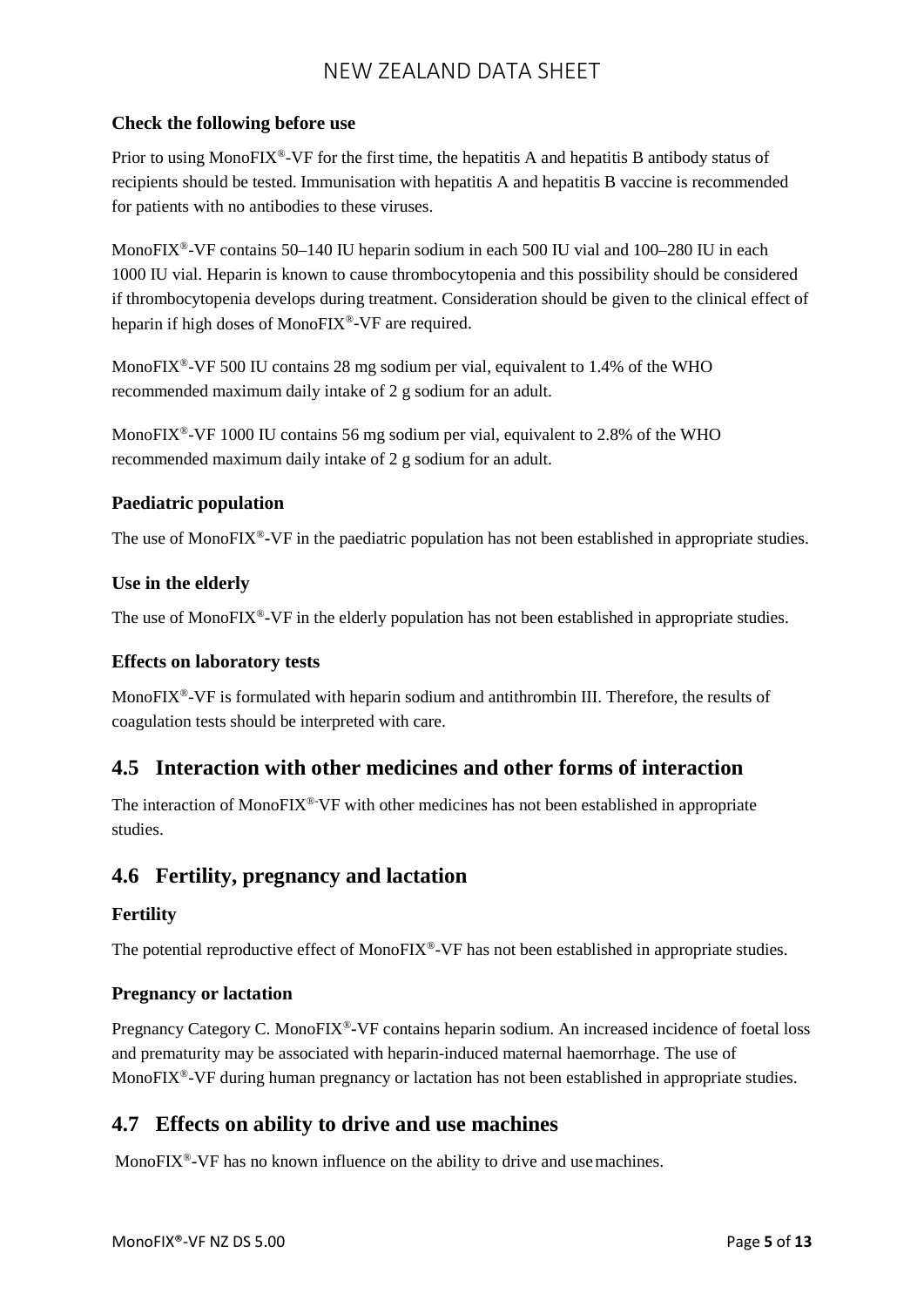### **4.8 Undesirable effects**

#### **Summary of the safety profile**

Allergic, anaphylactic reactions or fever are rarely observed in patients receiving factor IX preparations. If any adverse event occurs while MonoFIX®-VF is being administered, the rate of injection should be slowed or stopped to alleviate symptoms.

Heparin is known to cause thrombocytopenia and this possibility should be considered if thrombocytopenia develops during treatment.

#### **Tabulated summary of adverse reactions**

Adverse events were monitored in a pharmacokinetic study with MonoFIX®-VF, however none were reported.

Adverse events were also monitored during a two-part safety, efficacy and tolerability clinical trial for MonoFIX® in 11 patients with moderate to severe haemophilia B. In the second part of the trial where MonoFIX<sup>®</sup> was administered on an as required basis for a period of 6 months, 31 adverse events were recorded from a total of 233 administrations. These events occurred in 9 of the 11 patients and have been presented in **Table 3**.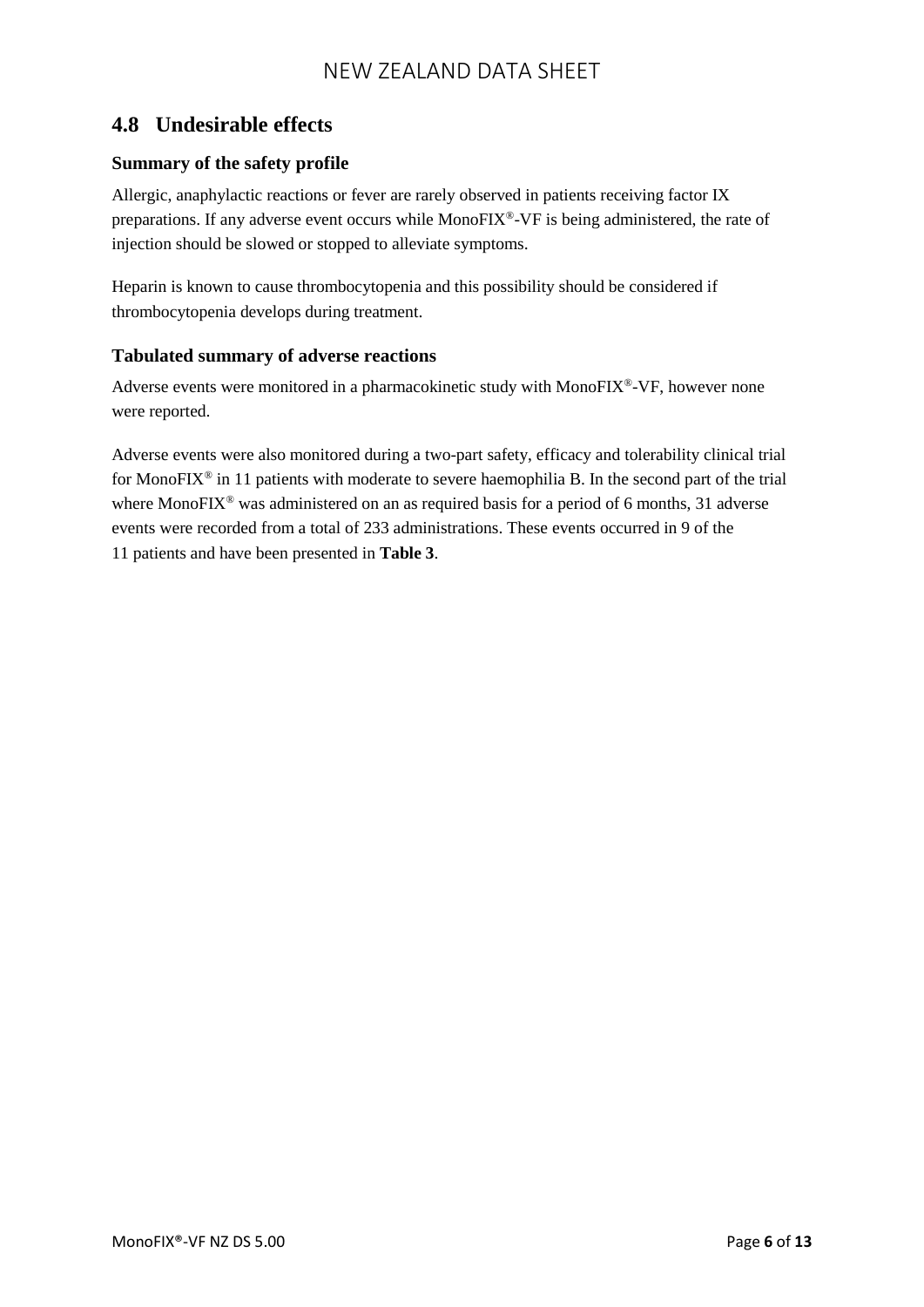|                                                                                                                                                    | MonoFIX <sup>®</sup> clinical trial<br>$(n = No. of patients)$ |                             |
|----------------------------------------------------------------------------------------------------------------------------------------------------|----------------------------------------------------------------|-----------------------------|
| <b>Adverse event</b>                                                                                                                               | <b>Related</b><br>events $(n)$                                 | Non related<br>events $(n)$ |
| <b>Infections and infestations</b>                                                                                                                 |                                                                |                             |
| Cold/Flu (influenza-like symptoms)                                                                                                                 |                                                                | 6(4)                        |
| Tonsillitis (pharyngitis)                                                                                                                          |                                                                | 3(2)                        |
| Septic arthritis                                                                                                                                   |                                                                | 3(1)                        |
| <b>Psychiatric disorders</b>                                                                                                                       |                                                                |                             |
| Depression                                                                                                                                         |                                                                | 1(1)                        |
| Insomnia                                                                                                                                           |                                                                | 2(1)                        |
| Depression/insomnia                                                                                                                                |                                                                | 1(1)                        |
| <b>Gastrointestinal disorders</b>                                                                                                                  |                                                                |                             |
| Diarrhoea                                                                                                                                          |                                                                | 1(1)                        |
| Respiratory, thoracic and mediastinal disorders                                                                                                    |                                                                |                             |
| Nose congestion                                                                                                                                    |                                                                | 1(1)                        |
| Nervous system disorders                                                                                                                           |                                                                |                             |
| Headache                                                                                                                                           |                                                                | 5(4)                        |
| <b>Blood and lymphatic system disorders</b>                                                                                                        |                                                                |                             |
| Anaemia                                                                                                                                            |                                                                | 1(1)                        |
| Skin and subcutaneous tissue disorders                                                                                                             |                                                                |                             |
| Rash                                                                                                                                               |                                                                | 2(1)                        |
| General disorders and administration site conditions                                                                                               |                                                                |                             |
| Clinical flare reaction                                                                                                                            | 1(1)                                                           |                             |
| <b>Surgical and medical procedures</b>                                                                                                             |                                                                |                             |
| Hospitalisation related to previous history of inhibitor to Factor IX and<br>patient's non-compliance with prescribed inhibitor tolerance therapy. | 2(1)                                                           |                             |
| Hospitalisation required for treatment of traumatic haematoma with<br>MonoFIX <sup>®</sup> due to patient's inability to administer home therapy.  |                                                                | 1(1)                        |
| Hospitalisation required for endoscopy to investigate iron deficiency<br>anaemia.                                                                  | 1(1)                                                           |                             |

### **Table 3: Adverse events reported in MonoFIX® safety, efficacy & tolerability clinical trial**

During post-marketing surveillance of MonoFIX®-VF the following adverse events also have been reported: injection site reactions, cold clammy skin, nausea, dizziness and taste disturbances.

#### **Reporting of suspected adverse reactions**

Reporting suspected adverse reactions after authorisation of the medicine is important. It allows continued monitoring of the benefit/risk balance of the medicine. Healthcare professionals are asked to report any suspected adverse reactions [https://nzphvc.otago.ac.nz/reporting/.](https://nzphvc.otago.ac.nz/reporting/)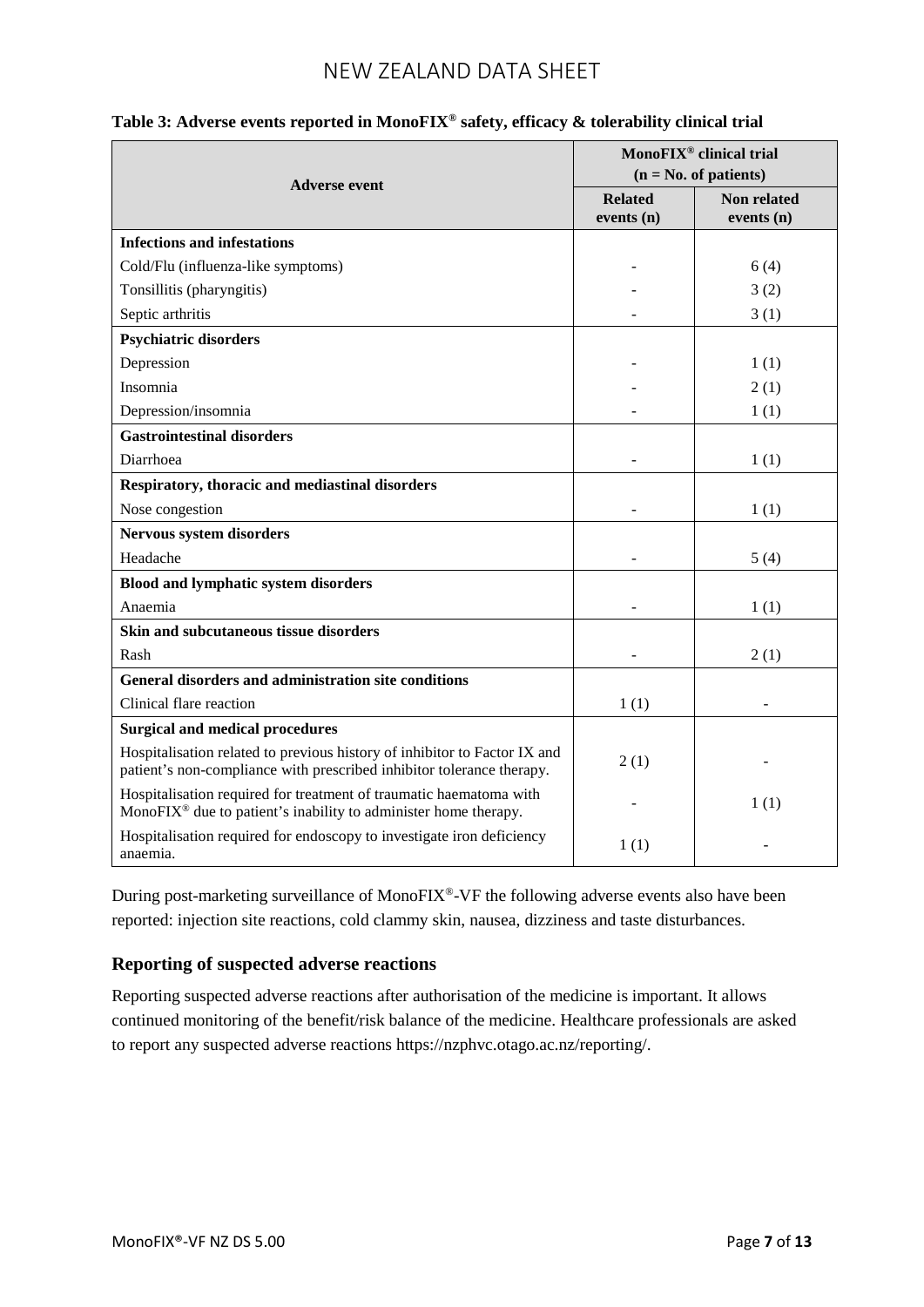#### **4.9 Overdose**

High doses of products containing factor IX have been associated with instances of myocardial infarction, DIC, venous thrombosis and pulmonary embolism. Overdose with MonoFIX®-VF may potentially enhance the risk of these complications.

For advice on the management of overdose please contact the National Poisons Centre on 0800 POISON (0800 764766).

## **5 PHARMACOLOGICAL PROPERTIES**

### **5.1 Pharmacodynamic properties**

Pharmacotherapeutic group: Antihaemorrhagics: Blood coagulation factor IX.

ATC code: B02BD04

#### **Mechanism of action**

Human factor IX is a single chain glycoprotein with a molecular weight of 68 kilodalton. It is synthesised in the liver, like other vitamin K-dependent proteins, and participates in the intrinsic blood coagulation pathway. Factor XIa activates factor IX, which then, in the presence of factor VIIIa, activates factor X. This leads to the conversion of prothrombin to thrombin and the formation of a fibrin clot.

#### **Pharmacodynamic effects**

Haemophilia B (also known as Christmas disease) is an X-linked recessive blood coagulation disorder. It is caused by reduced factor IX activity through either insufficient or abnormal synthesis of the factor IX protein. Clinical symptoms of haemophilia B include skin bruising, excessive haemorrhage after trauma, and spontaneous haemorrhage into joints, muscles or internal organs. Excessive and severe haemorrhage can cause orthopaedic deformity, organ dysfunction or death.

Studies in animals indicate that the potential thrombogenicity of MonoFIX<sup>®</sup>-VF is lower than prothrombin complex concentrates (PCCs). In a study where the *in vivo* generation of rat fibrinopeptide A was used as a marker of thrombogenicity, MonoFIX®-VF administered at a dose of 300 IU factor IX per kg body weight did not elevate plasma fibrinopeptide A concentration 60 minutes post infusion and was equivalent to the negative control, 20% human albumin. In contrast, PCCs used as positive controls raised plasma fibrinopeptide A concentration by a factor of 30 to 70 times over pre-infusion values. In a modified Wessler rabbit stasis model of thrombogenicity MonoFIX®-VF showed no evidence of thrombogenicity in any of the experiments when tested at a dose of 200 IU factor IX per kg body weight. In comparison, activated factor IX concentrates used for positive control were thrombogenic in all experiments.

#### **Clinical efficacy and safety**

CSL has performed clinical trials with MonoFIX<sup>®</sup>-VF and MonoFIX<sup>®</sup>. MonoFIX<sup>®</sup>-VF includes a virus filtration step. This step is not included in the manufacturing process for MonoFIX®.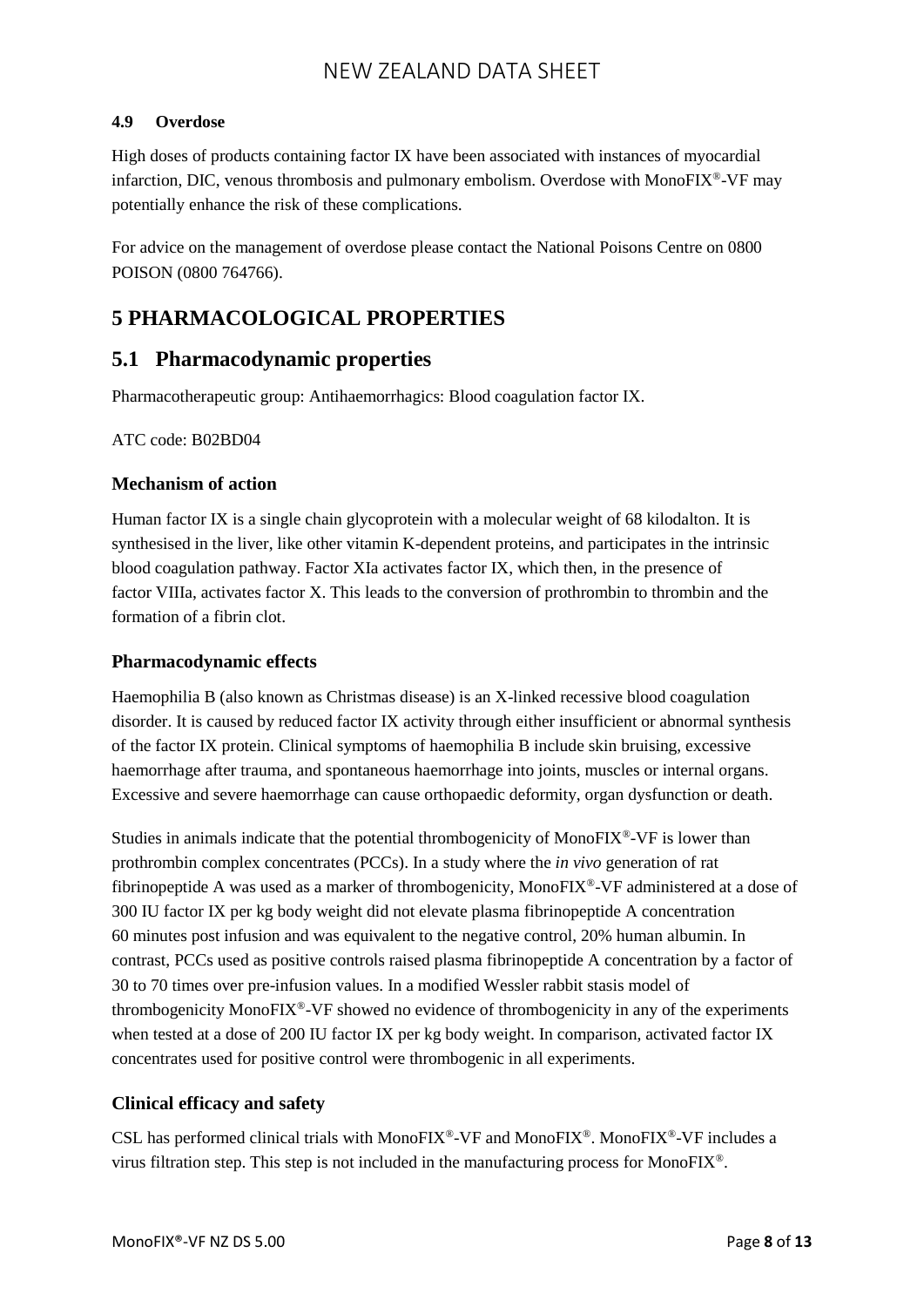MonoFIX<sup>®</sup>-VF has been the subject of extensive biochemical characterisation to demonstrate that the active ingredient is equivalent to MonoFIX®.

Clinical efficacy and safety were studied in a clinical trial using MonoFIX®. The trial included 11 immunocompetent male patients with moderate to severe haemophilia B. All patients had been previously treated with factor IX concentrates and were aged from 2 to 52. Patients used MonoFIX<sup>®</sup> on an as required basis for a period of 6 months. No patients undergoing surgery were included in the trial. There is some evidence that recovery of factor IX in patients undergoing surgery may be reduced.

During the 6 months of the trial, there were a total of 233 administrations of MonoFIX<sup>®</sup> of which 218 were assessed for effectiveness. Treatment was considered to be effective by the patient or his guardian in 98% of administrations. For safety data from this trial, see section 4.8.

No inhibitor studies have been carried out in humans using MonoFIX<sup>®</sup>-VF. However, in the clinical trial of MonoFIX®, one patient had evidence of transient inhibitor development in the post study period. Repeat pharmacokinetic studies were not performed.

## **5.2 Pharmacokinetic properties**

The pharmacokinetics of MonoFIX<sup>®</sup>-VF have been determined in an open multicentre study, following a single intravenous infusion of 50 IU/kg in 12 participants over the age of 12 years with haemophilia B. The estimated half-life and recovery of factor IX were approximately 24 hours and 60% respectively.

### **5.3 Preclinical safety data**

The potential carcinogenicity and genotoxicity of MonoFIX<sup>®</sup>-VF have not been established in appropriate studies.

# **6 PHARMACEUTICAL PARTICULARS**

### **6.1 List of excipients**

#### **Powder:**

Heparin sodium Antithrombin III Sodium Phosphate **Citrate** Chloride

#### **Diluent:**

Water for Injections.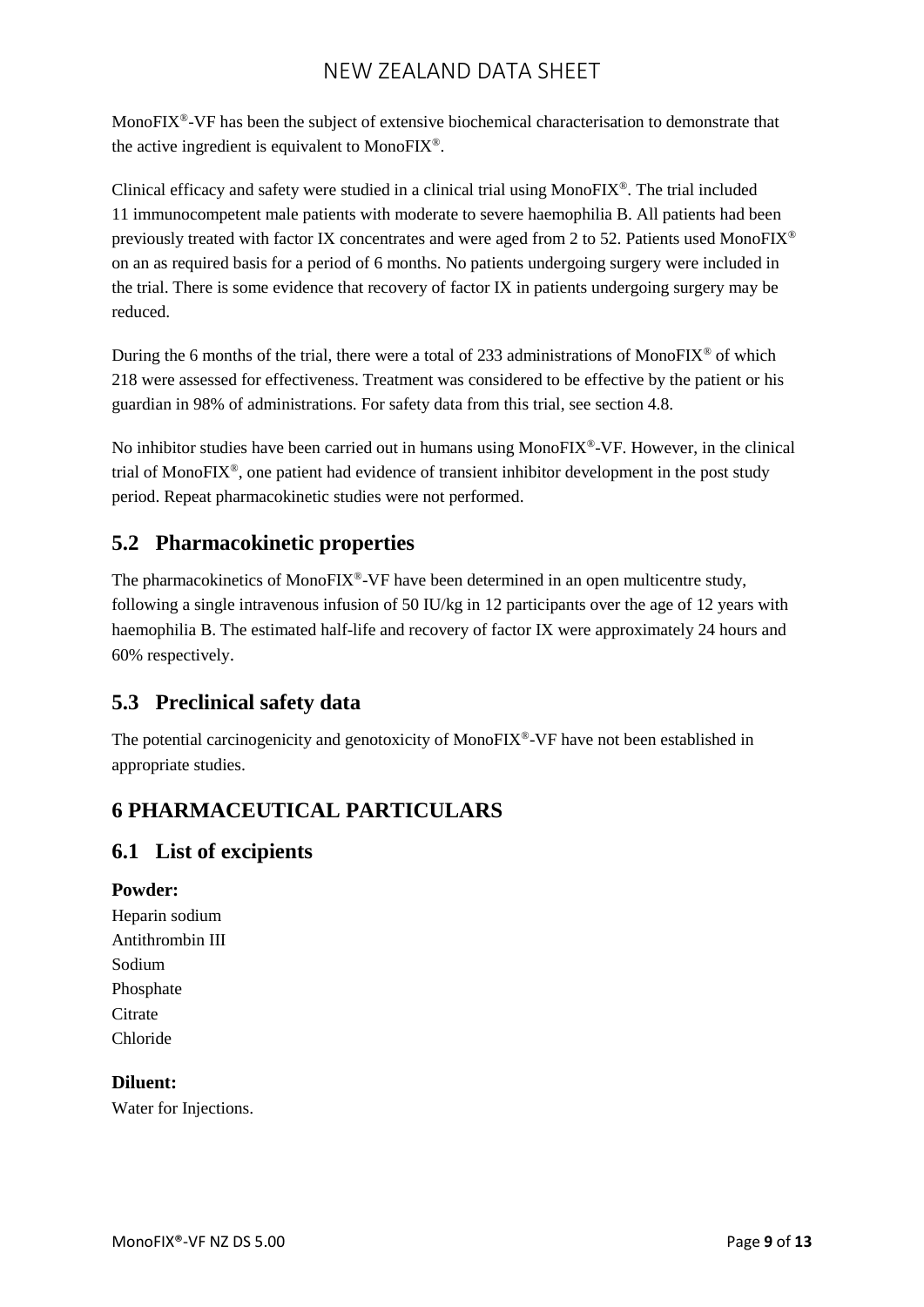### **6.2 Incompatibilities**

In the absence of compatibility studies, this medicine must not be mixed with other medicines.

The reconstituted solution must not be added or mixed with any other fluids to be given, including whole blood.

### **6.3 Shelf life**

24 months

#### **Reconstituted product**

The product does not contain an antimicrobial preservative. It must, therefore, be used immediately after reconstitution.

Do not refrigerate MonoFIX®-VF once it has been reconstituted.

### **6.4 Special precautions for storage**

Store at 2°C to 8°C (Refrigerate. Do not freeze). Protect from light.

Do not use after the expiry date.

For storage conditions after reconstitution of the medicine, see section 6.3.

### **6.5 Nature and contents of container**

Each presentation includes MonoFIX®-VF powder for injection and Water for Injections in glass vials with latex free rubber closures closed with an aluminium seal and a plastic flip-top cap.

Each presentation is supplied with a Mix2Vial<sup>™</sup> filter transfer set.

- 500 IU vial of MonoFIX®-VF, 10 mL vial of Water for Injections
- 500 IU vial of MonoFIX®-VF, 5 mL vial of Water for Injections
- 1000 IU vial of MonoFIX®-VF, 10 mL vial of Water for Injections

Not all registered presentations may be supplied.

### **6.6 Special precautions for disposal and other handling**

#### **Reconstitution**

- 1. Before reconstitution allow the vials of MonoFIX®-VF and Water for Injections (WFI) to reach a temperature between 20°C and 30°C.
- 2. Remove the caps from the tops of the MonoFIX<sup>®</sup>-VF and WFI vials.
- 3. Apply a suitable antiseptic to the exposed part of the rubber stoppers of both MonoFIX<sup>®</sup>-VF and WFI vials and allow to dry.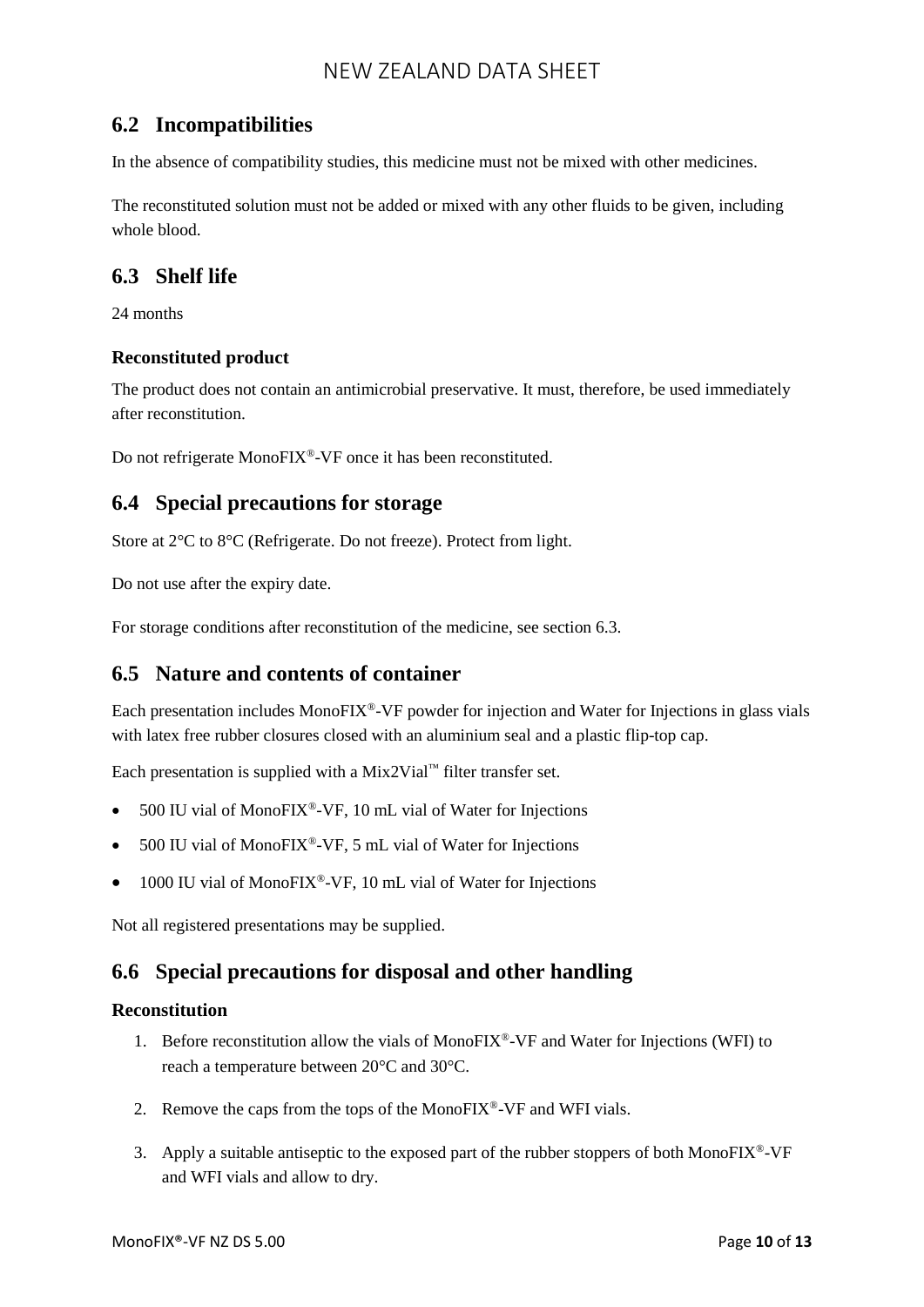- 4. Open the outer package of the Mix2Vial<sup>™</sup> filter transfer set by peeling away the lid. If the seal of the lid is not intact or there are any concerns about the integrity of the Mix2Vial™, do not use it but return it to the New Zealand Blood Service. Place the WFI vial on a level surface and hold the vial firmly. Take the Mix2Vial™ together with its outer package and invert it. Push the blue plastic cannula of the Mix2Vial<sup>™</sup> firmly through the rubber stopper of the WFI vial. See **Figure 1.**
- 5. While holding onto the vial of WFI, carefully remove the outer package from the Mix2Vial™, being careful to leave the Mix2Vial™ attached firmly to the WFI vial. Ensure that only the package and not the Mix2Vial™ is removed. See **Figure 2.**



- 
- 6. With the MonoFIX<sup>®</sup>-VF vial held firmly on a level surface, invert the WFI vial with the Mix2Vial™ attached and push the transparent plastic cannula end of the Mix2Vial™ firmly through the MonoFIX®-VF stopper. See **Figure 3.** The water will be drawn into the vial by the vacuum within. **In the unlikely event that the vial does not contain a vacuum, do not use the product, but return it to the New Zealand Blood Service.**
- 7. With the WFI and MonoFIX®-VF vials still attached, gently swirl the product vial to ensure the product is fully dissolved. Avoid excessive frothing. A clear or slightly opalescent solution is usually obtained in 10 minutes or less.
- 8. Once the contents of the MonoFIX<sup>®</sup>-VF vial are completely dissolved, firmly hold both the transparent and blue parts of the Mix2Vial™. Unscrew the Mix2Vial™ into two separate pieces (see **Figure** 4), and discard the empty WFI vial and the blue part of the Mix2Vial<sup>™</sup> in an appropriate waste container.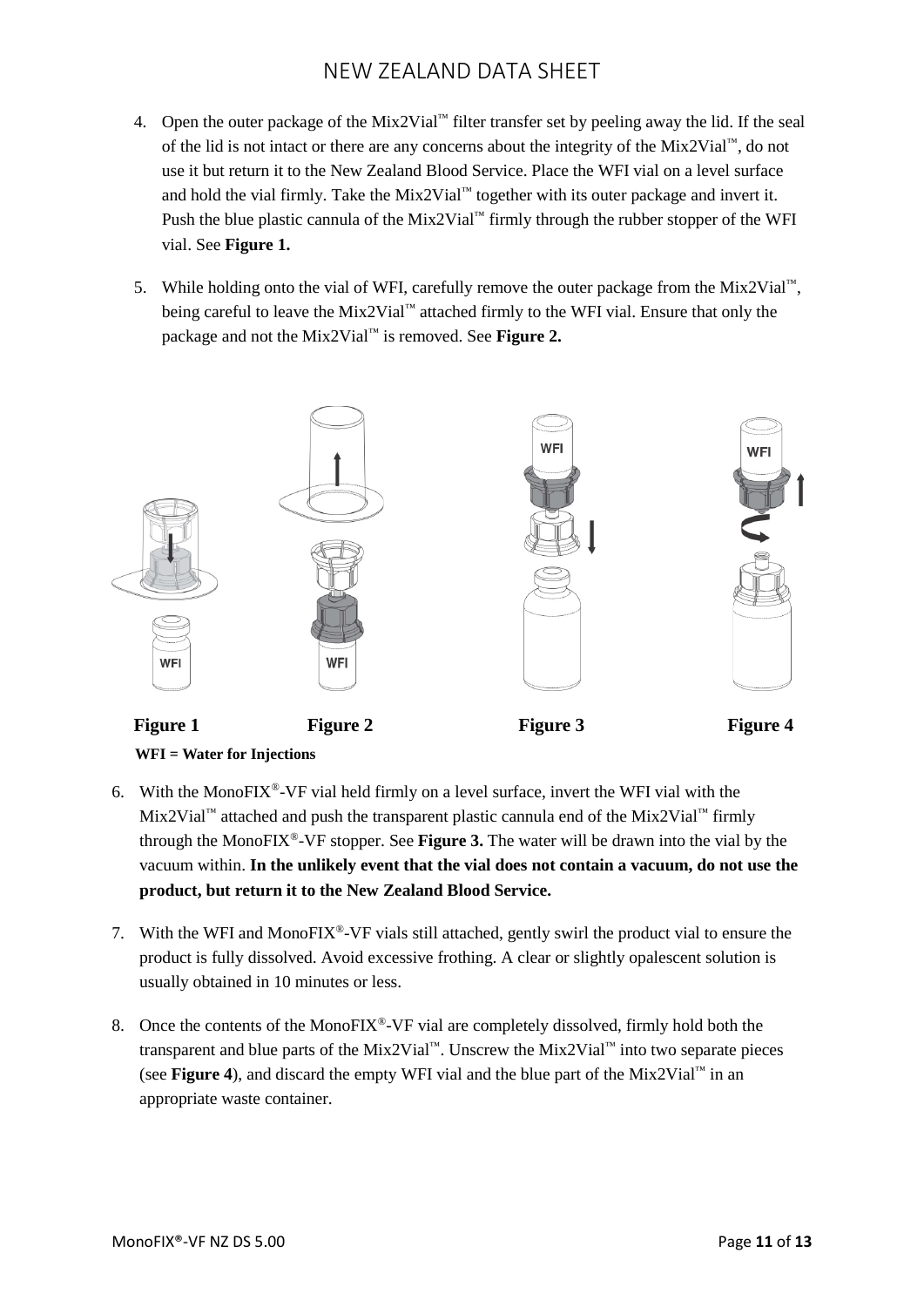Note: The Mix2Vial<sup>™</sup> is intended to filter the contents of a single vial of MonoFIX<sup>®</sup>-VF only. If multiple vials of MonoFIX®-VF are to be administered, a separate Mix2Vial™ must be used for each vial.

Do not refrigerate MonoFIX®-VF once it has been reconstituted.

**The product does not contain an antimicrobial preservative. It must, therefore, be used immediately after reconstitution. Use in one patient on one occasion only. If a clot or gel forms, do not use the product but return it to the New Zealand Blood Service.**

Any unused medicine or waste material should be disposed of in accordance with local requirements.

#### **Spillage and breakages**

Should a break in the container or spillage occur, due precautions should be taken to avoid contamination of cuts and abrasions, as well as to avoid inhalation or swallowing of the spillage. Adequate disinfection can be obtained with the application of 1% sodium hypochlorite for 15 minutes. Commercial bleaches may be diluted appropriately to obtain this concentration.

### **7 MEDICINE SCHEDULE**

General Sale Medicine

### **8 SPONSOR**

CSL Behring (NZ) Limited P O Box 62590 Greenlane Auckland 1546 New Zealand

For Medical/Technical Enquiries: TOLL FREE: 0800 640 677 For Customer Service enquiries: TOLL FREE: 0800 841 532

customerservice@cslbehring.com.au [www.cslbehring.com.au](http://www.cslbehring.com.au/)

#### **Manufacturer**

CSL Behring (Australia) Pty Ltd 189–209 Camp Road Broadmeadows VIC 3047 Australia

#### **Distributor**

New Zealand Blood Service 71 Great South Road Epsom